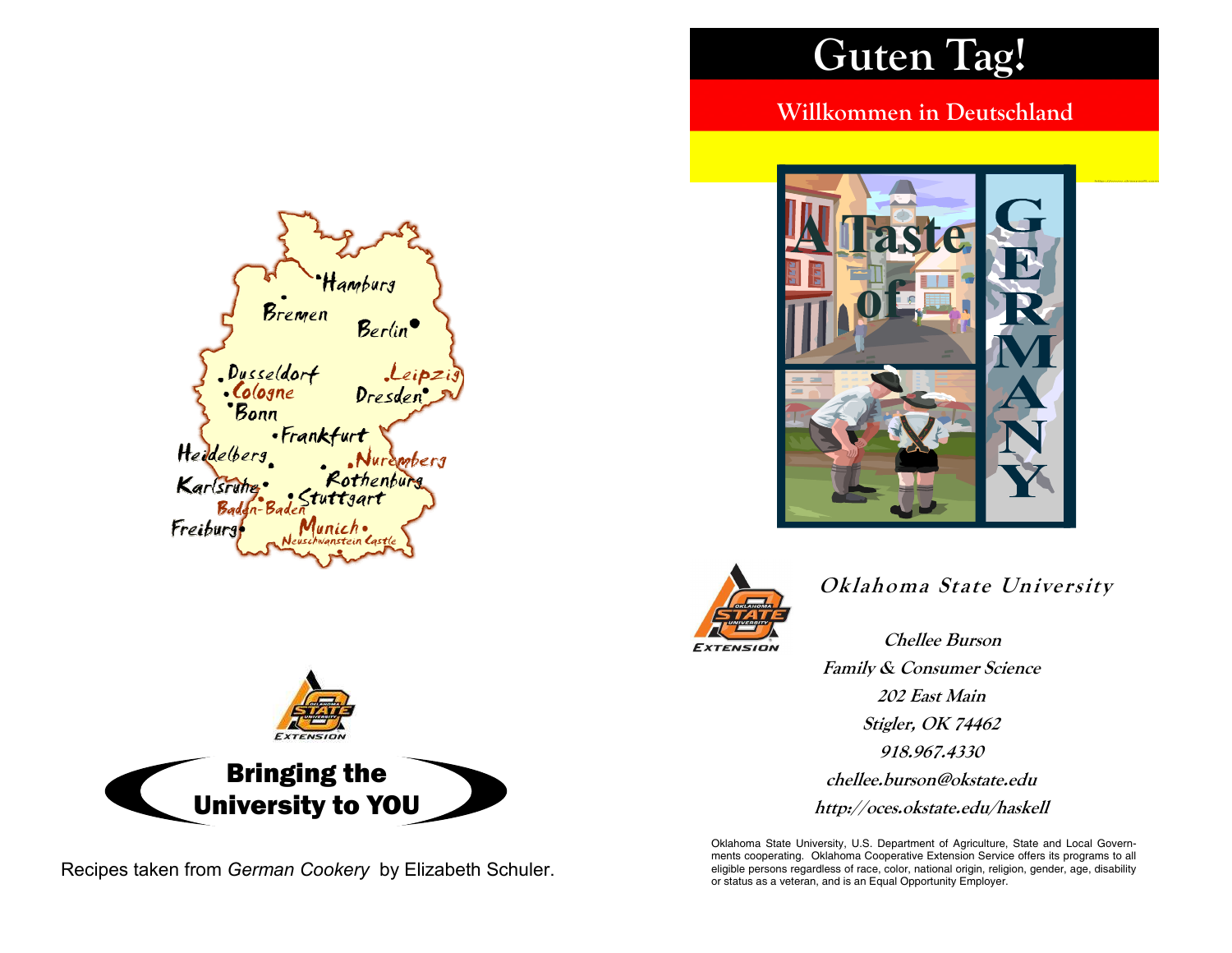#### WIENER SCHNITZEL

1 1/2 lb. veal cutlet,  $1/2$ " thick Salt & Pepper 2 eggs 1/2 cup bread crumbs Vegetable oil Lemon Parsley

Pound cutlet, rub in seasoning. Beat eggs and dip cutlet in eggs and in bread crumbs. Brown in minimum amount of vegetable oil over low heat, 15 minutes on each side. Schnitzel must be served dry and crisp. Garnish with lemon sections and parsley. Bundles of parsley may be fried in vegetable oil until crisp to garnish. Serve on hot platter. Serve with mixed vegetable, peas, or a mixed salad. Serves 4.

### POTATO SALAD (KARTOFFELSALAT)

2 lbs. potatoes 4 tblsp. Olive oil 2 tblsp. Vinegar 1 cup beef stock 1 small onion, chopped Salt & pepper

Select good firm potatoes. Cook until tender. Peel and slice. When cool, sprinkle with oil and vinegar; add beef stock, onion and seasoning. Mix carefully and let stand overnight or for several hours. Before serving add a dash of pepper and a few drops of olive oil or beef stock. Serves 4.

#### Cream Strudel (Rahmstrudel)

2 cups flour 2 eggs 1 tblsp. Butter 1/2 cup lukewarm water 1/2 tsp. vinegar Pinch of salt 2 tblsp. Butter 2 eggs, separated 4 tblsp. Sugar 1 cup sour cream Peel of 1/2 lemon, grated 1/2 lb. cottage cheese 1/4 lb. almonds, chopped 1/4 lb. raisins Cinnamon 4 tblsp. Butter, melted

Put flour in a bowl and make depression in the center. Into this break the eggs. Add butter, water, vinegar and salt and work until tender. Dough must be firm and have air holes in it when cut. Brush with lukewarm water. Heat a large pot and place over dough for 30 minutes. For the filling, cream butter, stir in egg yolks and sugar, add sour cream, grated lemon peel and smooth cottage cheese. Beat egg whites and fold in. Sprinkle baking cloth with flour. Roll out dough as thin as possible; then stretch it by hand to paper thinness. Brush with melted butter. Heap on filling generously; top with chopped almonds, raisins and cinnamon. Lift baking cloth by one edge so that dough starts to roll up. Brush each turn with melted butter until dough is completely rolled up. Butter a baking sheet and carefully transfer roll to it. Press ends of roll flat. Brush entire strudel with melted butter. Bake in a hot (425°) oven 40 to 50 minutes.

 Note: Strudel dough is, traditionally, pu7lled out by hand, by putting both hands, palm-side up under the dough and stretching as thin as possible. This is a perilous procedure for the uninitiated, so an alternate suggestion has been given: roll it out paper-thin.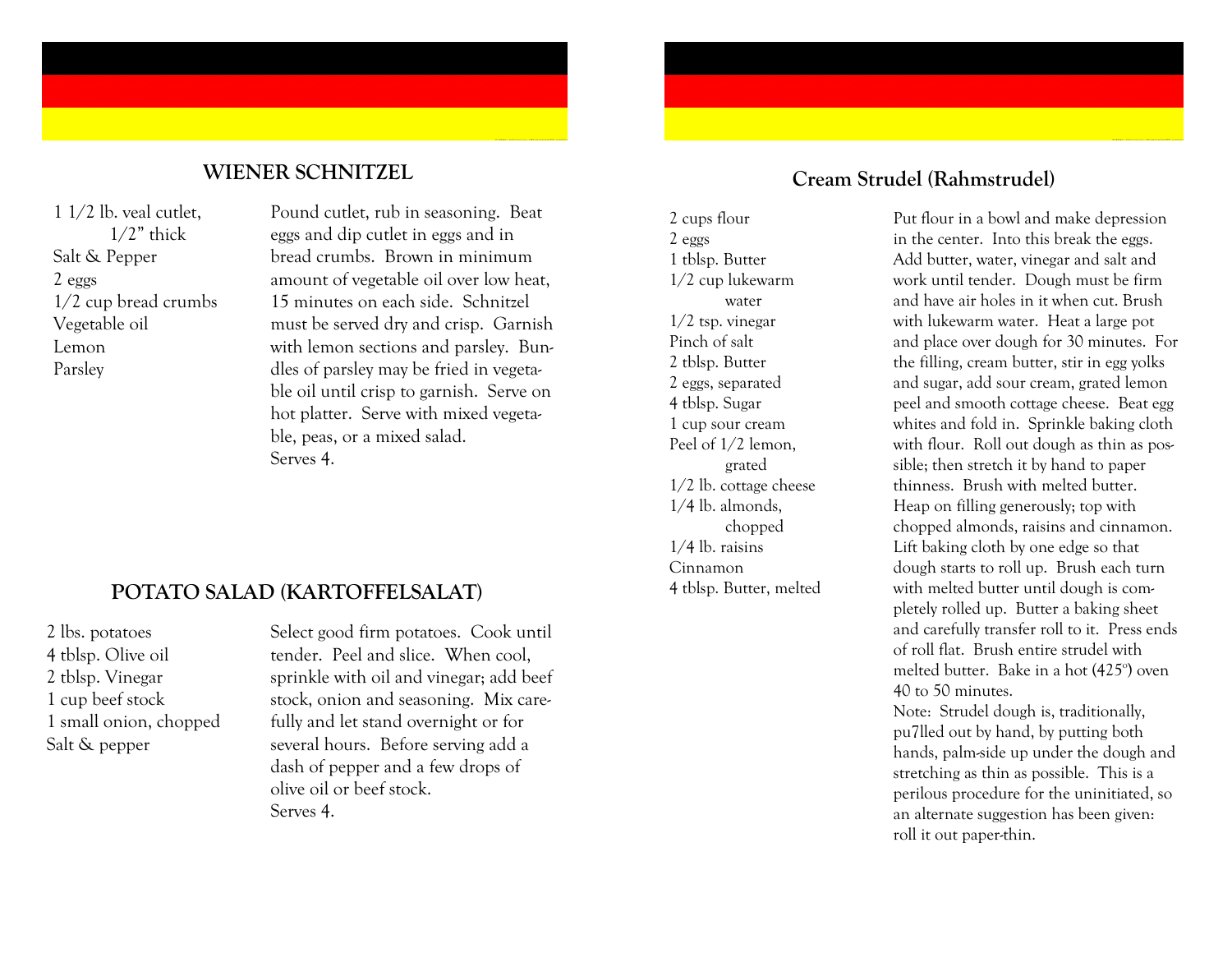#### Scrambled Pancakes (Kaiserschmarren)

2 tblsp. Butter 2 tblsp. Sugar 4 eggs, separated 1 pinch of salt 2 cups flour 2 cups milk or cream 2 tblsp. butter

Cream butter until frothy. Then add, one after another, sugar, egg yolks, salt, flour and milk. Beat egg whites until stiff and carefully fold in. Melt butter in a pan and in it fry batter golden brown on each side. With two forks, chop up the resulting pancake. Serve on a hot platter, sprinkled with cinnamon and sugar and garnished with pieces of apple, cherries or other fruits, sautéed in butter, or with seedless raisins. Serves 4.

#### Apple Strudel (Apfelstrudel)

2 cups flour 2 eggs, beaten 1/4 cup water, lukewarm Pinch of salt 1/2 tsp. vinegar 4-5 lbs, apples, tart  $1/3$  cup sugar 3 tblsp. Cinnamon 6 tblsp. Butter, melted 4 tblsp. Bread crumbs 1 cup almonds or other nuts, chopped 1 1/2 cups raisins

Heap flour on bread board and make a depression in the center large enough to hold the beaten egg, water, salt and vinegar. Knead this to a firm dough which when cut, will reveal air pockets. Set dough, covered, in a warm place. Peel and grate apples and sprinkle with sugar and cinnamon. Dust a cloth with flour and on it roll out dough, the thinner the better. Melt butter, mix in bread crumbs, and coat dough. Spread out apples about 1 inch high on dough, sprinkle with almonds or other nuts, as desired, and raisins. Roll dough over, in the cloth, several times to form a loaf (strudel) of several alternating layers of dough and filling. Brush finished loaf with more melted butter, put on greased baking sheet and bake in a hot (400°) oven until crust is crisp and well browned.

#### Sauerkraut Salad (Sauerkrautsalat)

1/2 lb. prepared sauer kraut 3 tblsp. Olive oil 2 apples, grated 1 onion, chopped 1 tsp. sugar Salt & pepper

2 lbs. cabbage 3 tblsp. Butter 1 onion, chopped Apple, sliced Salt & pepper 1 potato, raw

1/2 cup white wine

Drain sauerkraut. Make marinade of other ingredients and add. Let stand 15 minutes before serving. This salad goes particularly well with fish. Serves 4

#### SAUERKRAUT

Pluck apart cabbage and wash well. Shred. Melt butter in a fairly large pot and turn cabbage in it thoroughly. Add onion, apple and seasoning to taste. Fill pot with water. Cook until tender, about 10 minutes. Grate into this raw potato, to give a nice texture. Add wine before serving. Variation: Instead of wine, paprika, sugar and cream may be used to season. Or champagne may be substituted for white wine. This last is particularly good when served with venison or pheasant.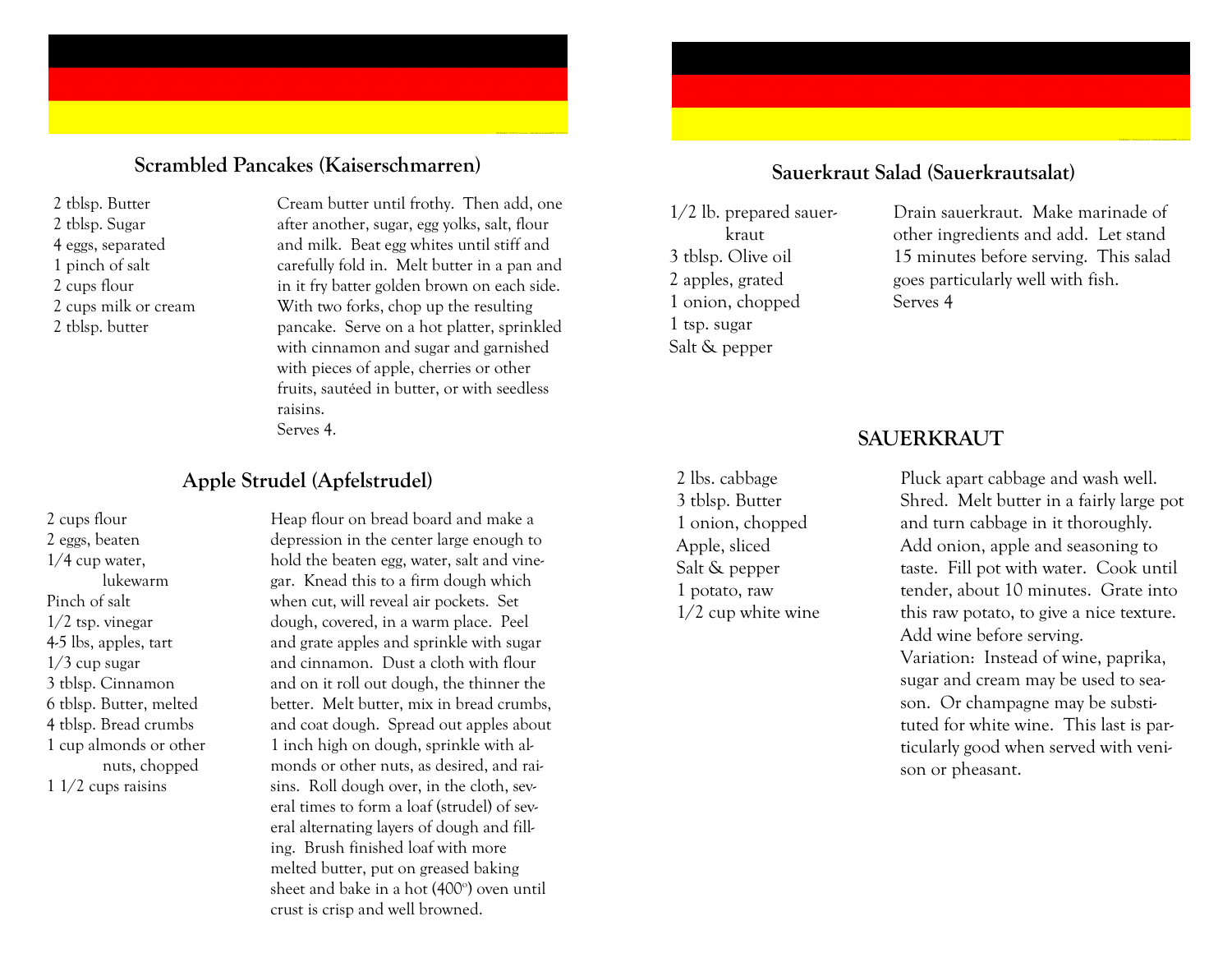1/2 cup vinegar 1/2 cup water 1 onion, sliced Salt & pepper 1 bay leaf 1 clove 1 1/2 lbs. beef (shoulder) 2 tblsp. Vegetable oil 1 onion 1 tomato

#### Sauce:

 1 tblsp. Flour Vinegar or lemon juice Pinch of sugar Salt butter Cream or wine

Cook vinegar, water, sliced onion and seasoning together for 10 minutes. Steep bee in this marinade 2 to 3 days. Drain (save liquid). Brown meat in hot oil. Add the onion, tomato and 1/2 cup of the marinade, cover and simmer on top of range for 1 hour. Turn the meat in remaining pan liquid so that it is coated on all sides. Carve and put on a warm platter.

For sauce, mix flour with pan liquid smoothly. Add the rest of the marinade and stir until smooth and thickened. Sauerbraten sauce calls for more ample ingredients than other sauces. Add, to taste, a little vinegar or lemon juice, a pinch of sugar, salt, a little fresh butter and a tablespoon of cream or wine. Strain and pour over meat or serve as a separate sauce. Serve with potatoes, dumplings or Spatzle. Serves 3-4.

#### Sauerbraten Pancakes (Pfannkuchen)

Serves 4-6.

4 cups flour 3-4 eggs Salt 3 cups milk Vegetable oil Pancakes should be prepared about an hour in advance. Pour flour into bowl, make a depression in the center into which put eggs, some salt and lukewarm milk (or half water and half milk). Stir until well blended. If thin pancakes (Fladle) are desired, batter should be thin; for heartier cakes, batter should be thicker. This can be controlled by adding more or less liquid. Drop a little batter on a greased skillet; let it spread out, and fry to a golden brown on both sides. Serve immediately, or keep warm on a hot platter, preferable in the oven. There are countless variations to serving pancakes: sprinkled with lemon juice and sugar; as an accompaniment to stewed fruits, berries, or salads; with jelly or marmalade. Thin pancakes may be filled with spinach, mushrooms, chopped ham, beef or sausages and rolled up. Or they may be rolled, cut in finger-length pieces, sprinkled with grated cheese, dotted with butter and baked firefly in a moderate oven. The batter itself may be varied by the addition of intriguing ingredients such as cubed ham, crumbled bacon, cubed swiss cheese, spicy herbs or chopped fruits. These variations are then prepared in the usual manner.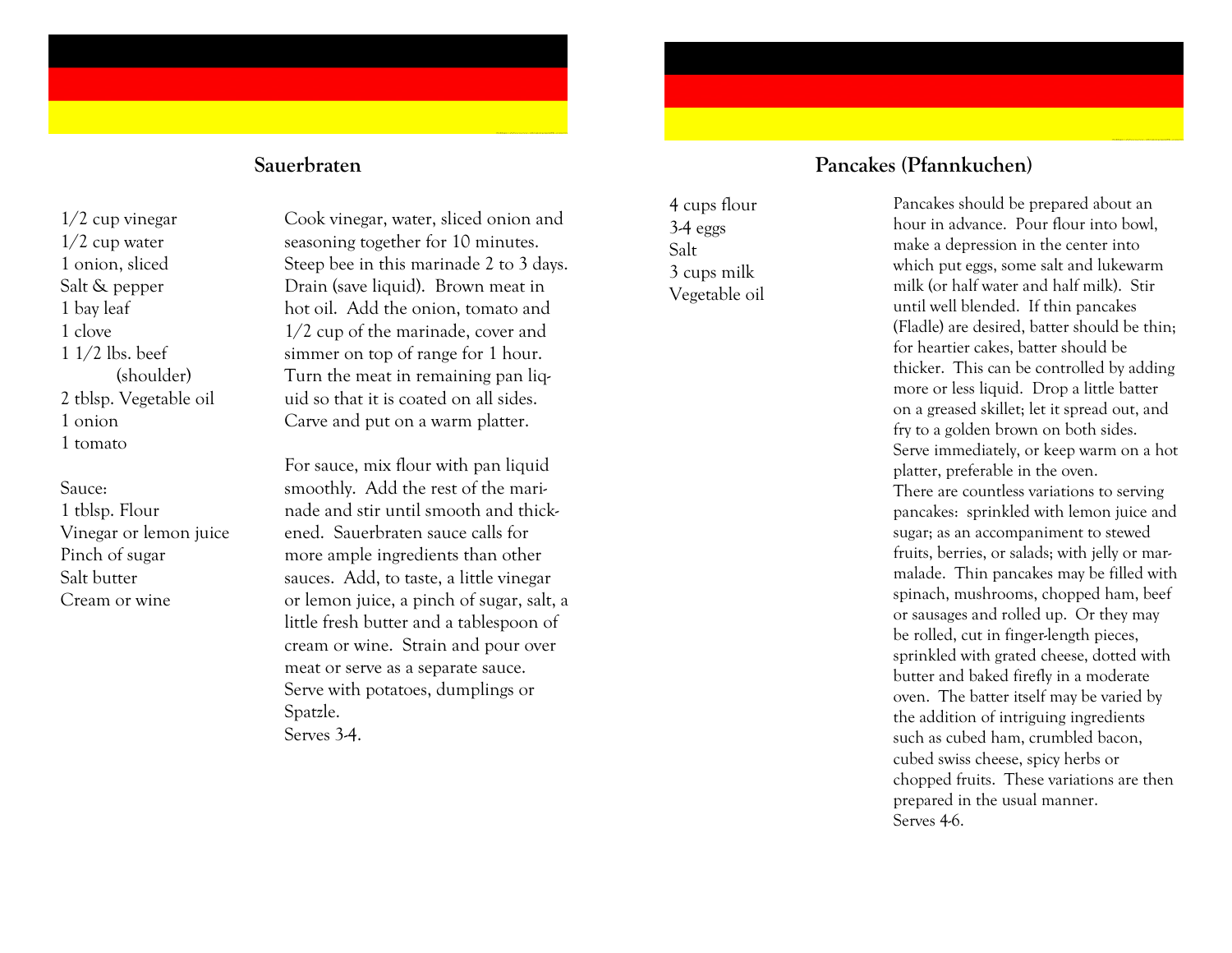#### BAKED ASPARAGUS (SPARGELERICHT, UBERBACKEN)

1 1/2 lbs. asparagus, cooked 2 lbs. potatoes, cooked and sliced 1/2 lb. ham, thinly sliced 1 tblsp. Parsley, chopped 4 tblsp. Cheese, grated 2 cups Butter Sauce Salt, nutmeg, pepper 1 egg yolk 2 tblsp. butter

In a well-greased baking dish, place alternate layers of asparagus (halved), potatoes, and ham. Sprinkle with parsley and half the cheese. Prepare Butter Sauce, using asparagus water as liquid. Season well and stir in egg yolk. Blend and pour over casserole. Sprinkle with remaining cheese, dot with butter and brown in moderate (375°) oven. Serves 4.

#### Butter Sauce (Buttersauce)

3 tblsp. Flour 4 tblsp. Butter 2 cups water Salt & pepper 2 egg yolks, beaten or 1/2 cup cream

Brown flour in butter over medium heat. Add water gradually, stirring constantly to form a smooth sauce. Season and continue stirring until sauce thickens. The sauce may be enriched by adding egg yolks or cream which should be well blended.

3 eggs 1 cup water 1 tblsp. salt

#### **SPATZLE**

4 cups flour

Prepare a firm dough from the flour, eggs, water and salt. Beat until it comes easily away from the sides of the bowl. Form dumplings and cook in boiling salted water. Skim them out, dip in cold water and serve on a hot platter. Spatzle may also be browned lightly in butter before serving. A favorite accompaniment to meat and vegetables. Serves 4.

#### Cheese Spatzle (Kasespatzle)

4 cups flour 3 eggs 1 cup water 1 tblsp. Salt Grated cheese Prepare Spatzle as above. Tumble in grated cheese and serve on a hot platter with Onion Butter.

#### Onion Butter (Zwiebelbutter)

4 tblsp. Butter 1 onion

Chop onion finely and sauté in butter until golden.